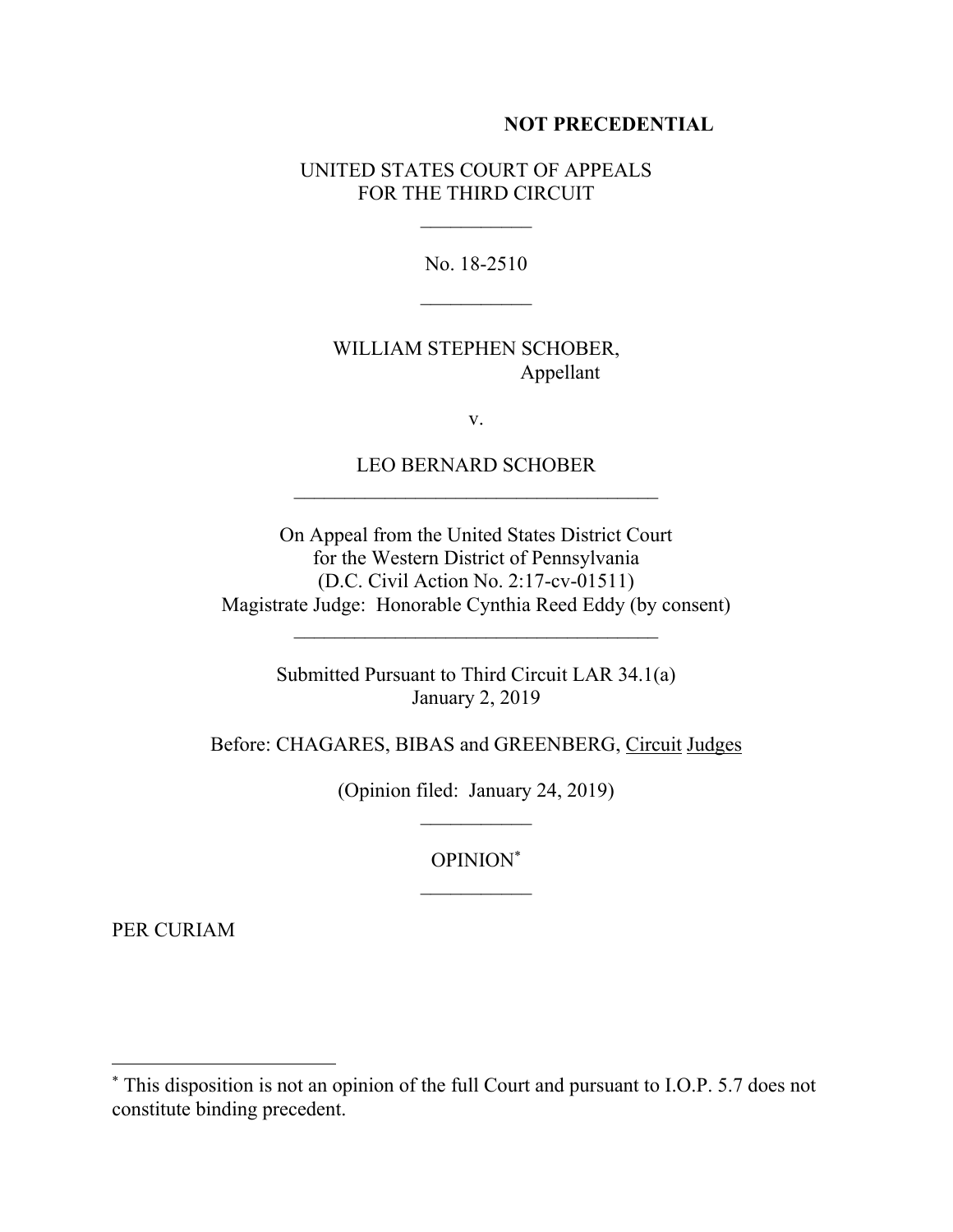Appellant William Schober, proceeding pro se, appeals from an order dismissing his complaint for lack of subject matter jurisdiction. For the reasons that follow, we will affirm.

In 1995, William Schober ("William") bought a house in Pittsburgh, Pennsylvania for \$4,000.<sup>12</sup> Then he left the country and lived abroad for over a decade. In 2008, William tried to sell the house to Ralph Lyle for \$4,000, but the sale fell through. It appears that William failed to maintain the house and to pay property taxes, that a meth lab was built in the house, and that the City of Pittsburgh demolished it in 2012. William returned to the United States in January 2017 and filed a police report, alleging that personal property that he stored in the house—which he valued at \$25,000—had been stolen. On November 29, 2017, William filed a complaint in Magisterial Court against Ralph Lyle, Chris Lyle, Don Lyle, Frank Olszewski, and Keith Olszewski, all Pennsylvania residents, alleging that these defendants had stolen all of the property from his home and seeking a judgment against them of \$12,000.

In November 2017, William also filed a complaint and then an amended complaint against Leo Schober ("Leo"), alleging that Leo had received William's stolen property and that this had caused the city to demolish William's house. William alleged damages

<sup>&</sup>lt;sup>1</sup> Because the parties have the same last name, the Court will refer to them by their first names as a way to eliminate confusion.

<sup>&</sup>lt;sup>2</sup> These facts are drawn from William's complaint and the evidence that the parties submitted concerning the amount-in-controversy issue. Courts are not limited to the complaint and may consider other evidence in deciding an amount-in-controversy dispute. Samuel-Bassett v. KIA Motors Am., Inc., 357 F.3d 392, 398 (3d Cir. 2004); St. Paul Mercury Indem. Co. v. Red Cab Co., 303 U.S. 283, 289 (1938).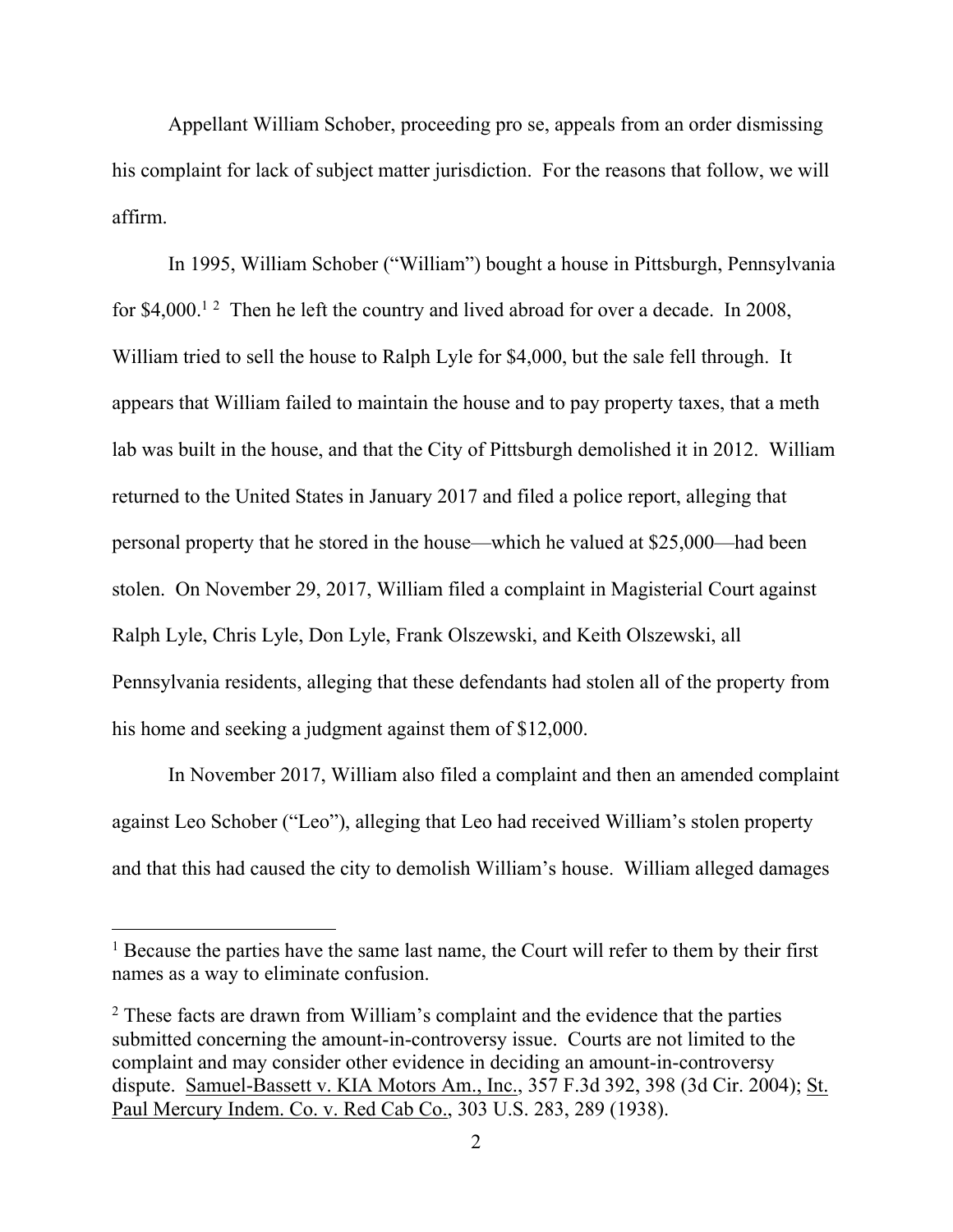of \$25,000 for stolen furniture, \$51,000 for other movable property, \$50,000 for the house, and \$20,000 for pain and suffering.

Leo moved to dismiss the amended complaint pursuant to Rule 12(b)(1) of the Federal Rules of Civil Procedure on the ground that there was no federal diversity jurisdiction, because it would be impossible, to a legal certainty, for William to recover the amount of money in controversy required under 28 U.S.C. § 1332. Leo also moved to dismiss under Rule 12(b)(6), alleging that William's complaint was both insufficient and barred by the statute of limitations. The parties consented to proceed before a Magistrate Judge. See 28 U.S.C. § 636(c). The Magistrate Judge granted the motion to dismiss, concluding, inter alia, that the amount in controversy did not meet the minimum jurisdictional amount. William appeals.<sup>3</sup>

We have jurisdiction over this appeal pursuant to 28 U.S.C. § 1291. We review the Magistrate Judge's jurisdictional determination de novo. See Farina v. Nokia Inc., 625 F.3d 97, 110 (3d Cir. 2010). To the extent that the Magistrate Judge made factual findings in determining jurisdiction, we review for clear error. Frett-Smith v. Vanterpool, 511 F.3d 396, 399 (3d Cir. 2008). We will not disturb the factual findings of the Magistrate Judge "unless we are left with the definite and firm conviction that a mistake has been committed." Id. (citation omitted).

Diversity jurisdiction requires that the controversy be between citizens of different states and that the amount in controversy exceed \$75,000. See 28 U.S.C. § 1332(a)(1).

<sup>&</sup>lt;sup>3</sup> He also presents a motion to compel discovery.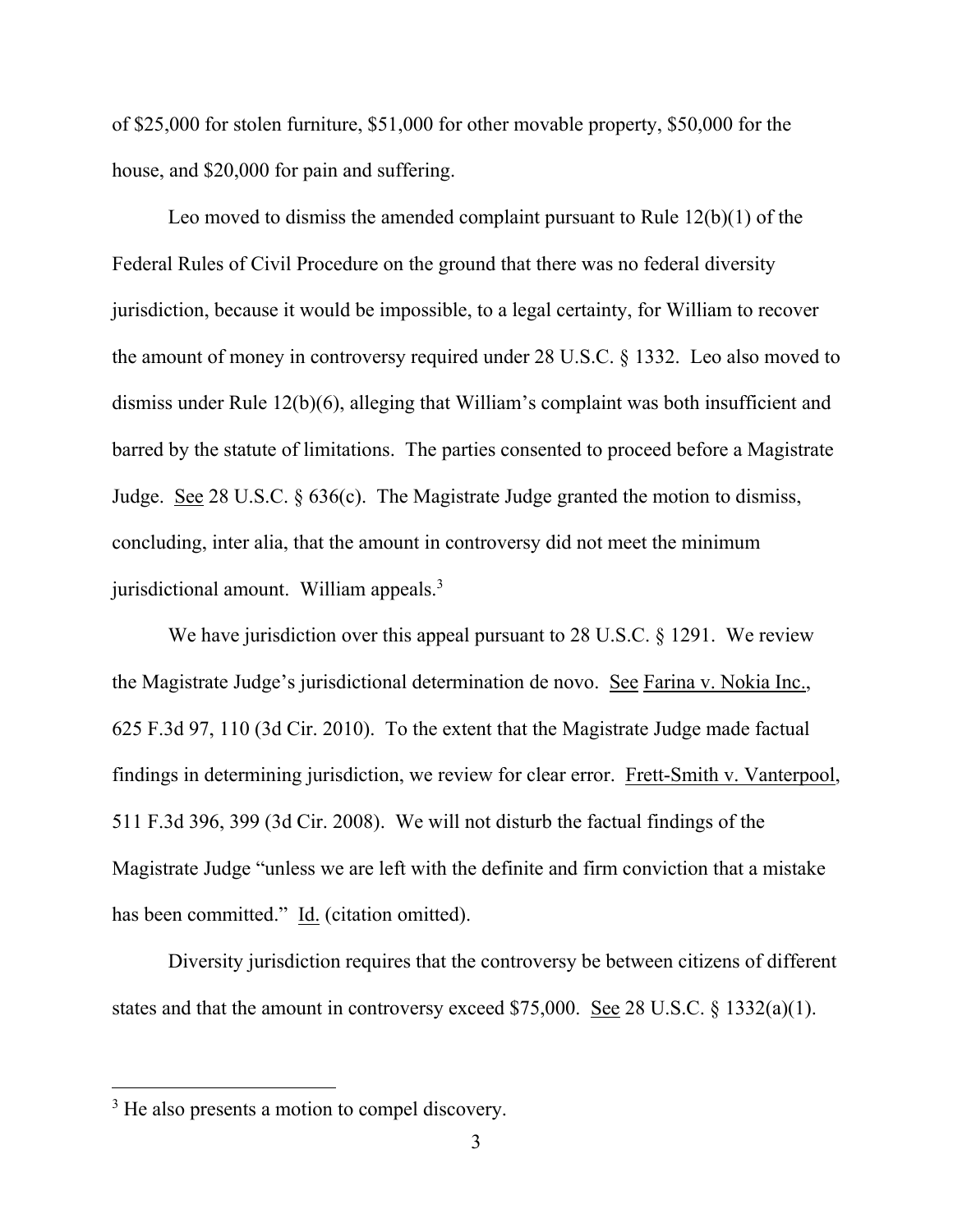In cases like this one, where there are factual disputes, a court resolves the disputes under the preponderance of the evidence standard, with the burden resting on the party alleging jurisdiction. See Frederico v. Home Depot, 507 F.3d 188, 196 (3d Cir. 2007); see also Judon v. Travelers Prop. Cas. Co. of Am., 773 F.3d 495, 501 & n.4 (3d Cir. 2014). After the court makes findings of fact, it must apply the "legal certainty" test for jurisdiction. See Samuel-Bassett v. KIA Motors Am., Inc., 357 F.3d 392, 398 (3d Cir. 2004); see also Frederico, 507 F.3d at 196. Under the legal certainty test, a case may be dismissed for failure to meet the amount in controversy requirement if it appears to a "legal certainty" that the claim is for less than the jurisdictional amount. St. Paul Mercury Indem. Co. v. Red Cab Co., 303 U.S. 283, 289 (1938); Dardovitch v. Haltzman, 190 F.3d 125, 135 (3d Cir. 1999). Such dismissal may be appropriate where the facts indicate that a plaintiff claimed certain damages merely to obtain federal court jurisdiction, or where the court determines that no reasonable jury could award that amount. See Naffe v. Frey, 789 F.3d 1030, 1040 (9th Cir. 2015); Charles A. Wright, et al., Federal Practice and Procedure, 14AA Fed. Prac. & Proc. Juris. §§ 3702, 3713.

We discern no error in the Magistrate Judge's application of these standards. First, the Magistrate Judge did not accept William's claim that he was entitled to damages of \$76,000 for stolen furniture and other movable property. The Magistrate Judge noted that the evidence revealed that William had left the home and contents unattended for decades, that he had previously sought damages for only \$12,000 in state court and did not provide any reason why his damages should be higher in federal court, and that common sense and logic suggested that William's damages claim was

4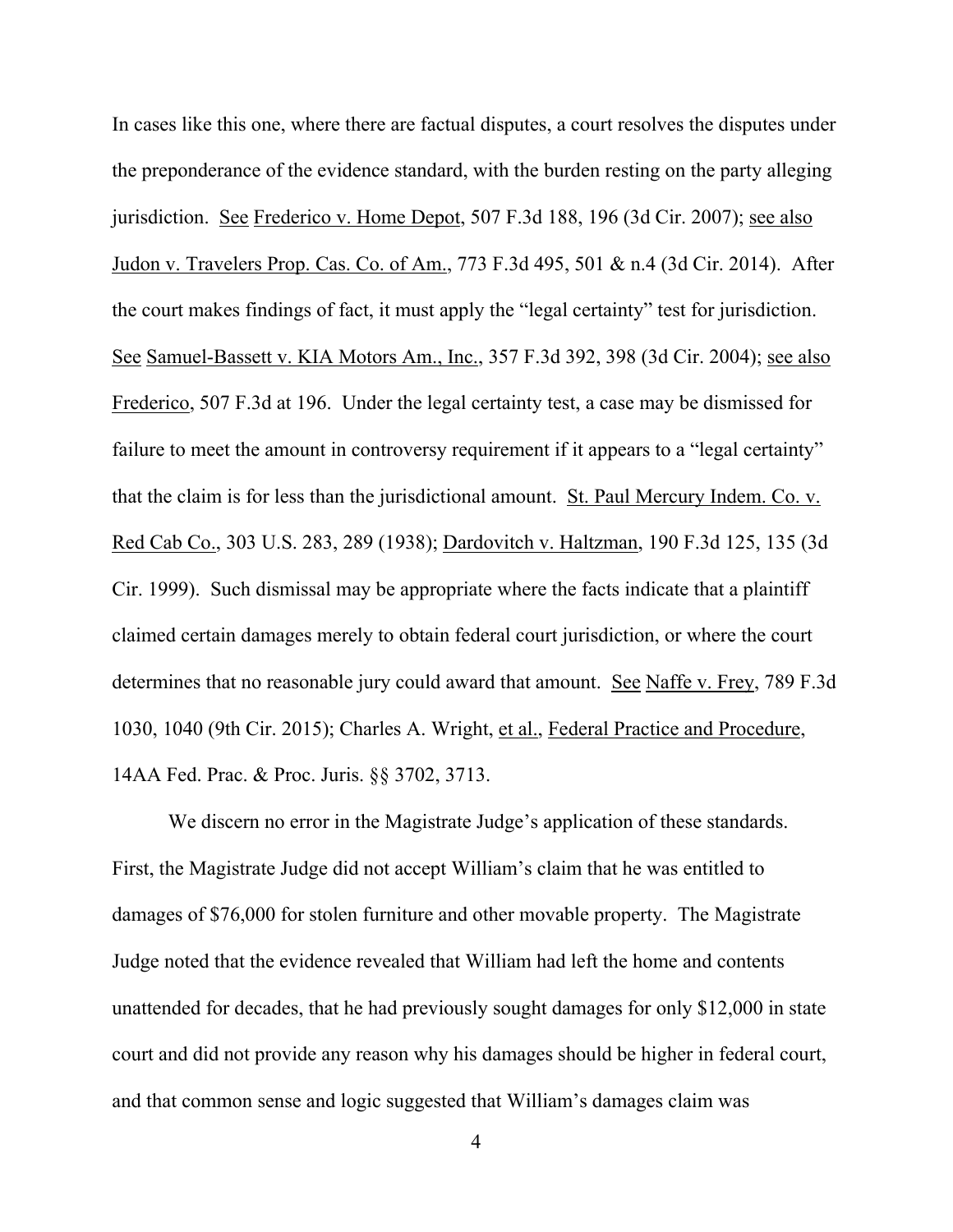unrealistic. The Magistrate Judge did not err in this respect. See Arnold v. Troccoli, 344 F.2d 842, 846 (2d Cir. 1965); Dozier v. Ford Motor Co., 702 F.2d 1189, 1193 & n.8 (D.C. Cir. 1983).

The Magistrate Judge also determined that the allegations and the evidence did not support William's claimed damages for the value of his house. William alleged that his house was demolished because all of his possessions had been removed, but he also claimed that it was Ralph Lyle—not a named defendant—who removed his possessions. By William's own allegations, Leo did not gain possession of these items until years after the house had been torn down. See dkt. #24 at 4. Given that, the Magistrate Judge correctly concluded that William could not obtain damages in this action for the loss of his house. See Nelson v. Keefer, 451 F.2d 289, 297-98 (3d Cir. 1971); Samuel-Bassett, 357 F.3d at 403 (stating that estimates of amounts recoverable should not be fanciful or "pie-in-the sky" amounts).

Based on these conclusions—and irrespective of whether Pennsylvania law would permit William to recover pain and suffering damages for purely economic loss—the Magistrate Judge did not err in ruling that, to a legal certainty, William could not recover the jurisdictional amount. The Magistrate Judge therefore correctly dismissed the complaint for lack of jurisdiction.<sup>4</sup>

 $\overline{a}$ 

<sup>4</sup> Because the Magistrate Judge was correct in holding that she did not have subjectmatter jurisdiction, she properly dismissed the complaint. Therefore, we need not address the Magistrate Judge's alternative conclusion that the complaint was barred by the statute of limitations. See, e.g., Steel Co. v. Citizens for a Better Env't, 523 U.S. 83, 94 (1998) ("Without jurisdiction the court cannot proceed at all in any cause. Jurisdiction is power to declare the law, and when it ceases to exist, the only function remaining to